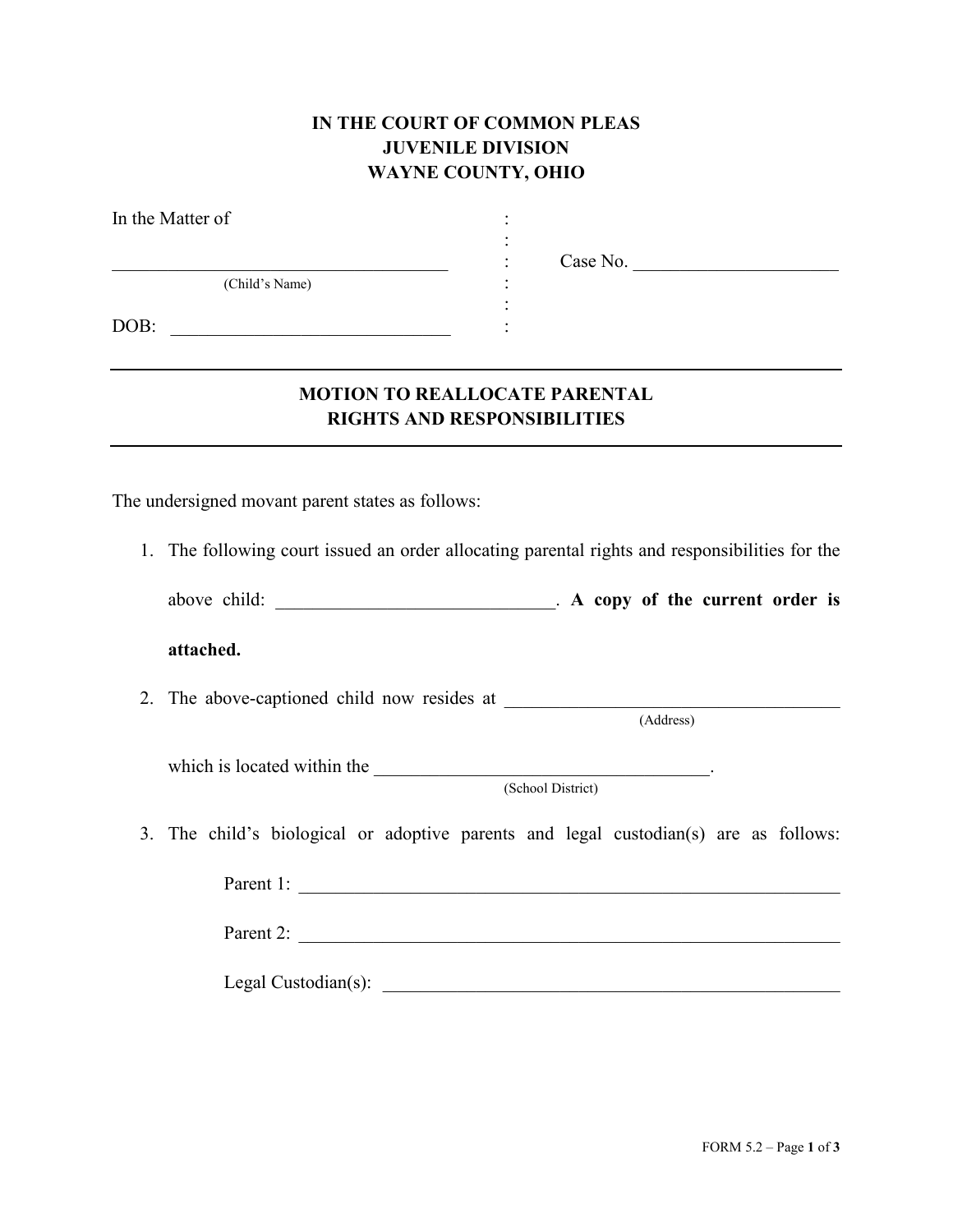4. There has been a change in circumstances since the Court's prior order. This change is described as follows:

 $\mathcal{L}_\text{G}$  , and the contribution of the contribution of the contribution of the contribution of the contribution of the contribution of the contribution of the contribution of the contribution of the contribution of t

 $\mathcal{L}_\text{max} = \mathcal{L}_\text{max} = \mathcal{L}_\text{max} = \mathcal{L}_\text{max} = \mathcal{L}_\text{max} = \mathcal{L}_\text{max} = \mathcal{L}_\text{max} = \mathcal{L}_\text{max} = \mathcal{L}_\text{max} = \mathcal{L}_\text{max} = \mathcal{L}_\text{max} = \mathcal{L}_\text{max} = \mathcal{L}_\text{max} = \mathcal{L}_\text{max} = \mathcal{L}_\text{max} = \mathcal{L}_\text{max} = \mathcal{L}_\text{max} = \mathcal{L}_\text{max} = \mathcal{$ 

5. I request that the Court reallocate parental rights and responsibilities for the child. Specifically, I request the following (*check all that apply*):

|    |  | Name<br><u> 1989 - Johann Barbara, martxa amerikan p</u><br>legal custodian of the child.                                                                                | as the residential parent and |
|----|--|--------------------------------------------------------------------------------------------------------------------------------------------------------------------------|-------------------------------|
|    |  | order.                                                                                                                                                                   |                               |
|    |  | Adopt a Shared Parenting Plan. A copy of a proposed Shared Parenting<br>Plan is attached.                                                                                |                               |
|    |  | Modify child support, health insurance obligation, or tax dependency.                                                                                                    |                               |
|    |  |                                                                                                                                                                          |                               |
|    |  |                                                                                                                                                                          |                               |
| 6. |  | (if checked) I am filing this Complaint pursuant to the guidance or recommendation<br>of a public children services agency or children services board. My caseworker for |                               |
|    |  | that agency is:<br><u> 1980 - John Stein, markin film yn y brenin y brenin y brenin y brenin y brenin y brenin y brenin y brenin y</u>                                   |                               |
|    |  | 7. It is in the child's best interest to award the above requested modification of orders.                                                                               |                               |

## [THE REMAINDER OF THIS PAGE IS INTENTIONALLY BLANK.]